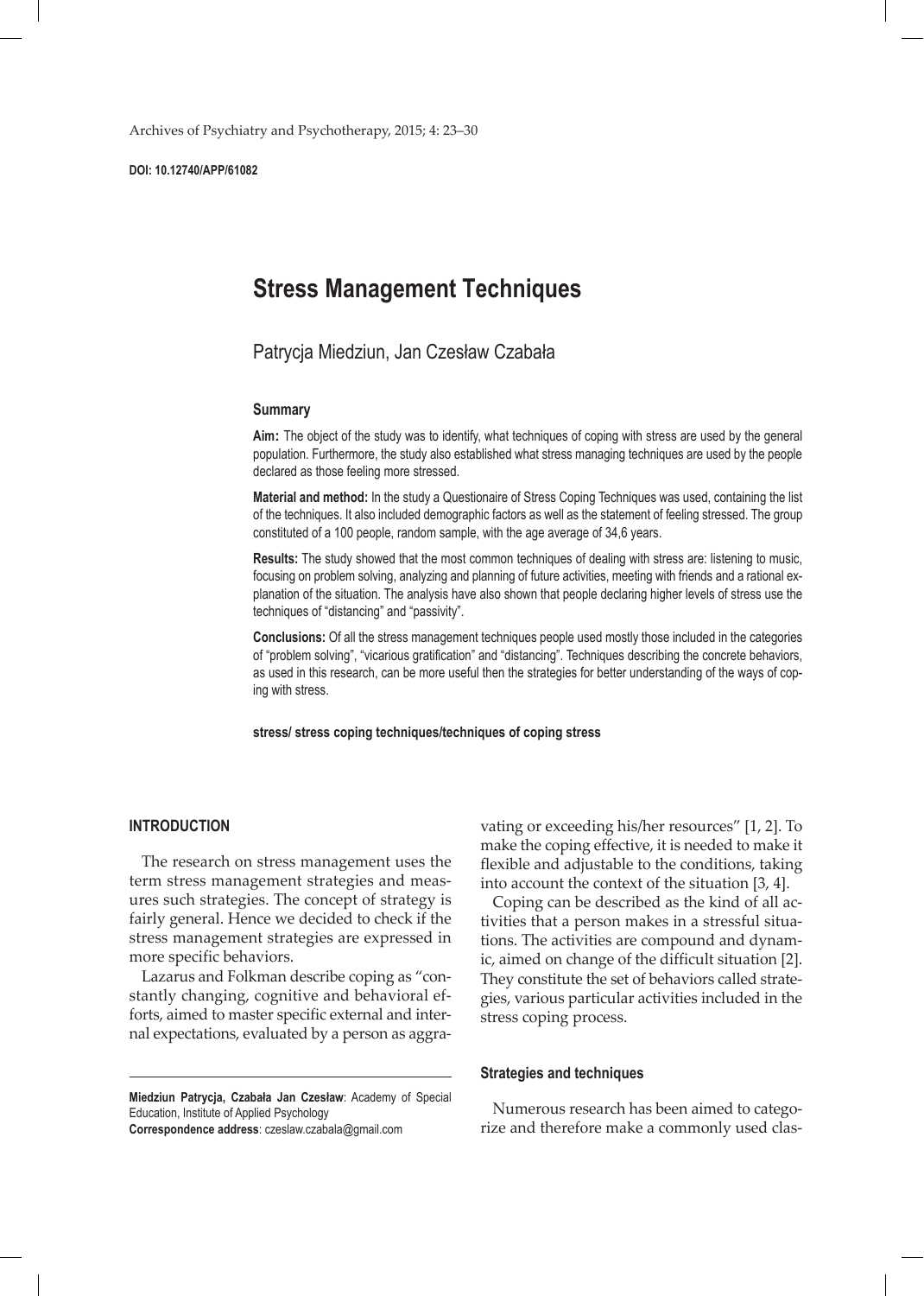sification of the strategies. There are many classifications but none of them was assumed as the one proper. Classification made by Folkman and Lazarus [5] ) created categories such as: problem-focused coping, distancing, self-control, seeking social support, acceptance, avoiding, planned problem solving, positive reassessment.

On the other hand Moos [6] distinguished four separate categories: active-cognitive strategies aimed at the problem (logical analysis and positive revaluation), cognitive strategies aimed at emotions (cognitive avoidance and acceptanceresignation), active-behavioral strategies aimed at the problem (searching for information and support and actions aimed at solving the problem), behavioral strategies aimed at emotions (seeking alternative gratification, emotional discharge).

Another category was offered by Carver, Schier and Weintraub [7] who distinguished 13 different scales, divided into three categories. The first includes the instrumental activities, aimed to change the situation (problem focused coping), the second category of activities addressed at dealing with the emotions (emotion focused coping), the last category described as less effective than others, often having no adaptive effects.

Even though in the above categories one can distinguish cognitive and behavioral strategies, they are general and often vague. Based on the observations of people's behaviors, it cannot be fully stated what general strategies are used by them. The only specific behaviors can be observed as the ways of coping with stress. If those behaviors were distinguished, one could learn more about the effective ways of stress coping.

In this paper it was decided to use a term not present in literature – the term of technique. Techniques are specific behaviors, aimed to reduce the feeling of stress by gaining emotional balance and handling a difficult situation. Strategies are methods of coping with stress, described and classified according to scientific theories. The techniques are understood as behavioral manifestation of the coping strategies.

#### **Categories of the techniques**

The techniques we have developed are based on the Helena Sęk [8] conclusion that when asking people about the ways of coping with stressful situations it is very difficult to get answers in terms of strategies. They can be better described as the some groups of behaviors. Sęk [8] has made such a list of behaviors, which were selected from the answers of subjects describing the known for them and used by them methods of handling stressful situations. Based on Sęk's techniques, we have described them in more detailed behaviors. These techniques have been included in The Questionnaire on Stress Handling Techniques [9].

The following categories of the techniques have been included [9]:

1. Physical activity includes: walking, tourism, individual physical exercises, physical exercises in group, physical work.

Some of the techniques were added to the list presented in the Sęk's publication [8]. We have added the following categories: individual physical exercises and exercises in group. Some of the new studies [10] emphasize, that physically active students have better stress management level than those not active. It has been found that the most popular exercises were aerobics and fitness [10].

2. Replacement gratification – techniques include: listening to music, reading, creative activities, hobbies, meeting with friends.

Creative activity is understood as creative spending of time, making something, drawings, poems and so on. It has been found artistic activities can help in stress reduction of those suffering of chronic and serious diseases [11].

3. Distancing, stepping away from the problem – techniques in this category are: sleeping, joking about the situation, forgetting the situation, escape in fantasies, pseudo-rational explanation of the situation, neglecting the stress factors.

The category is focused on defense mechanisms, such as "joking about the situation" (humor as defense mechanism), "forgetting about the situation" (connected to denial), "escape in fantasies" (connected to fantasizing), "pseudo-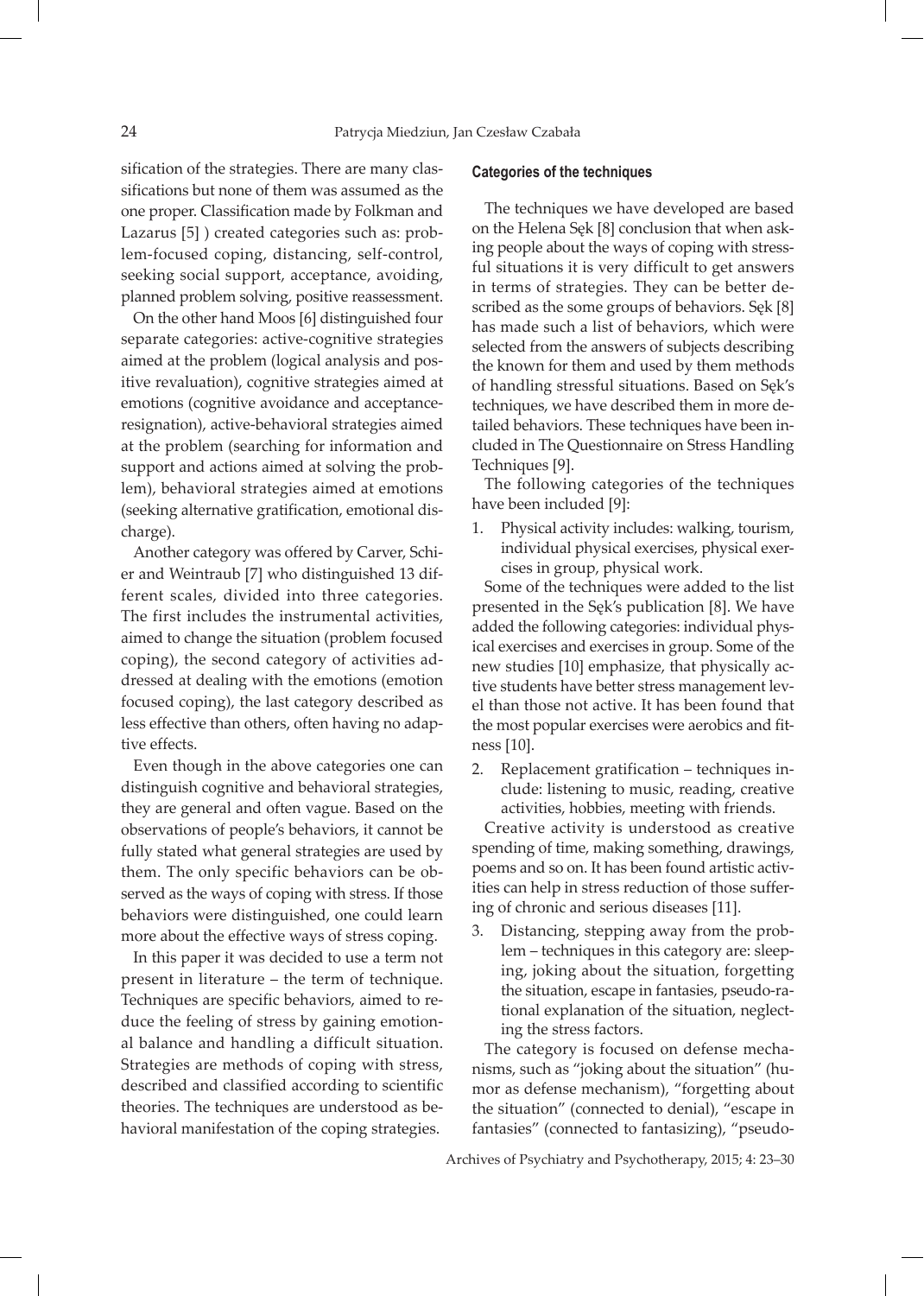rational explanation of the situation" (connected to rationalization) [12, 13]

Escaping the difficulty – techniques are: seeking pleasure in food, risky behaviors, substances abuse, religious practices, resting.

Religious practices were not included in the research of Sęk even though they are vital in handling stress behaviors. It is a way of support, which people get in religious practice and participation in groups. It allows one to handle better a stressful situation, by taking the responsibility from oneself and seeking the sources of the events in the will of God's [14].

- 5. Solving problems techniques of this category include: concentration on solving the problem, analyzing and planning actions (both techniques have been identified in Sęk's study [8].
- 6. Support techniques are: looking for support of others and contacting specialists.

The category was added due to its importance, and because it has been listed as the separate category of coping [3]. Support of others is aimed to strengthen the person as well as make people to be aware of the possessed resources and limitations which are important in dealing with difficult situations. To the support category we have included the technique known as "contact with specialists" which mean seeking help from the professionals (psychologists, counselors, etc).

7. Adjusting tension and emotions – techniques included in the category are: relaxation, meditation, breathing techniques, muscle strengthening techniques, Jacobson's progressive muscle relaxation, Schultz's autogenic training, visualization, focusing on sensual impressions, self–suggestion, selfaffirmation.

From all the above situations only relaxation, breathing and positive thinking were described as methods regulating the tension [8].

In our study we have added techniques, which are often understood in terms of stress coping:

- Meditation (connected to contemplation) – it requires focusing on reflection, leading to the better understanding of one's thoughts [15].
- Muscle strengthening techniques they are focused on learning how to control

Archives of Psychiatry and Psychotherapy, 2015; 4: 23–30

muscles as well as developing the consciousness of one's body [13].

- Jacobson's progressive training it is a mechanical method of stretching and relaxing muscles, allowing for a distraction from a stressful situation [15].
- Schultz's autogenic training it refers to autosuggestion and focusing on bodily expressions, such as warmth, heaviness or cold [15].
- Visualization  $-$  it refers to focusing on sensual and emotional experiences. Going through them allows for realizing future plans and handling future difficult situations [13].
- Focusing on sensual experiences it refers to the mindfulness technique, that is focusing on the present moment by being open onto all feelings from the inside and outside world [16].
- Self-suggestion, also referred to as autohypnosis, is about giving oneself the suggestion, that can influence the feeling of calmness, sleepy and positive mood [13].
- Self-affirmation it is positive reassessment of the stressful situation, neutralizing the negative emotions connected to the situation [2].
- 8. Lack of activity, helplessness include behaviors: resigning, passive waiting. Both techniques were described in Sęk's publication [8].

# **OBJECTIVE AND AIM**

The study aimed to find answers to the following questions:

- What techniques are most often used in stressful situations?
- Is there a correlation between the subjective feeling of stress and the number and the kind of the techniques used?

# **METHOD AND MATERIAL**

The Kwestionariusz Technik Radzenia Sobie Ze Stresem *(*The Questionnaire on Stress Handling Techniques) [9] has been used. At the be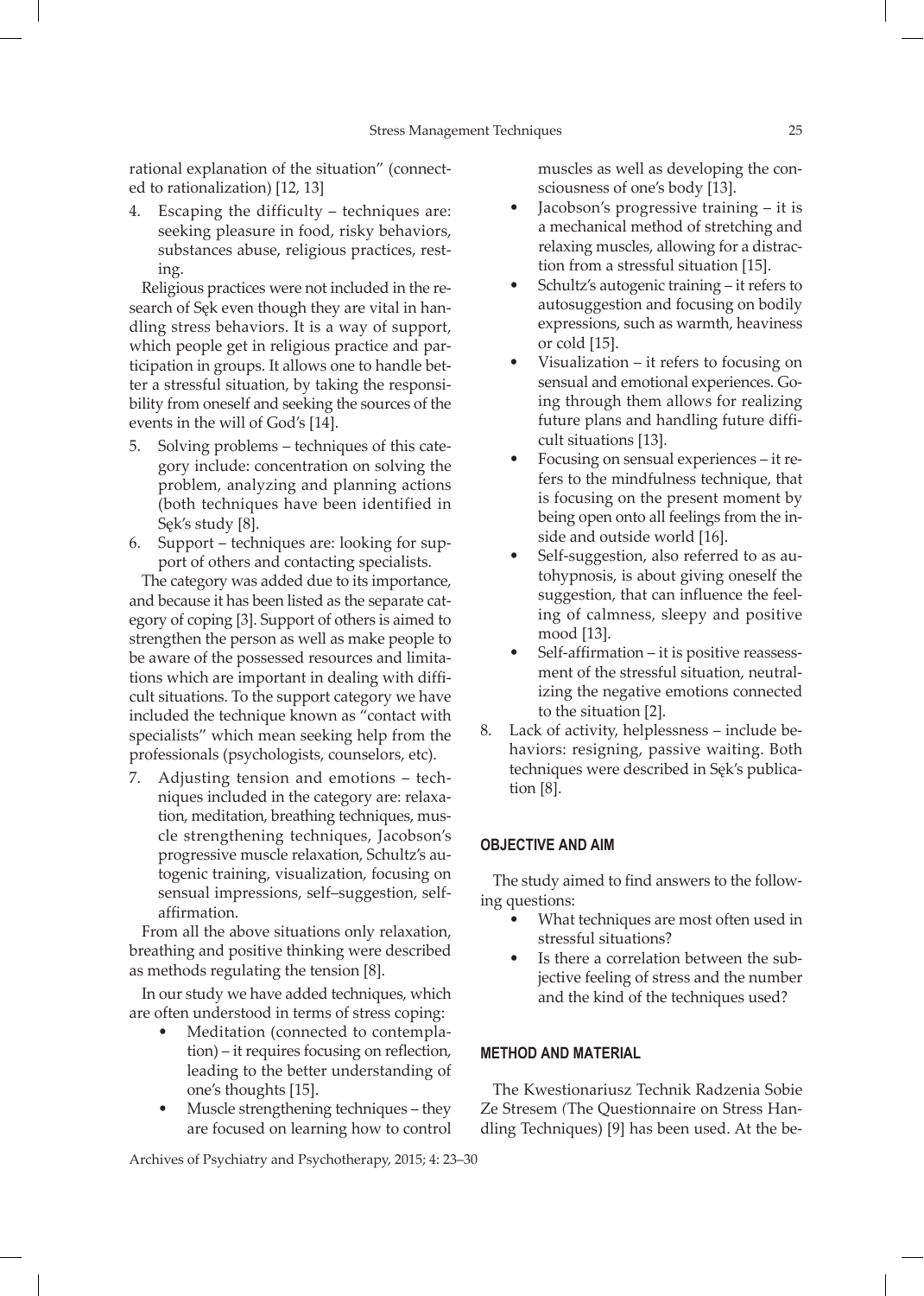ginning the subject was asked to answer the question: "What is a stressful situation for you? Give an example of a stressful situation, with which you deal most often?". Next question is related to the description of one's feeling stressful at the moment on 1-100 points scale. The following part includes d 37 techniques used in the stressful situtations, as they were described earlier. The subjects were asked to indicate whether they used a given technique in the stressful situtations and if so, how often. They were informed about the aim of the study, as well as the details of anonymity and free participation.

The study group consisted of 100 persons (random sample): 58 women and 42 men, age between 19-74. The average age was 34, 6. Most of the subjects were in the age of 19-29. 74% of subjects were living in a city of a population more than 100.000, 14% in a city of less than a 100.000 inhabitants, 12% declared that they are village inhabitants. The subjects represented different educational level. Moste of them declared higher eductaion (54%). The second group (27%) were people during their studies. The rest declared education as follows: secondary education (10%), technical (6%), vocational (2%) and elemetary (1%).

# **RESULTS**

1. The categories of the techniques of stress coping used by the subjects

Frequency of the categories of the techniques use was the first step of analysis. Techniques indicated as "often use" (described as used: daily, every couple of days, usually, weekly, always) are presented in tab. 1.

| <b>TWIND TO THE POLOGHAM OF THE LOCHING TO SHOW MOOTH STORIES ONLY SHOW</b> |                      |                              |            |                            |                     |         |                                         |                  |
|-----------------------------------------------------------------------------|----------------------|------------------------------|------------|----------------------------|---------------------|---------|-----------------------------------------|------------------|
| Category                                                                    | activity<br>Physical | gratification<br>Replacement | Distancing | the difficulty<br>Escaping | problems<br>Solving | Support | and<br>tension<br>emotions<br>Adjusting | Lack of activity |
| The number of the techniques in the category                                | 5                    | 5                            | 6          | 5                          | 2                   | 2       | 10                                      | $\overline{2}$   |
| Percentage of the most often used techniques                                | 40                   | 60                           | 50         | 40                         | 100                 | 50      | 10                                      | 50               |
| Percent of subjects most often using the techniques                         | 30                   | 28                           | 25         | 38                         | 63                  | 57      | 29                                      | 17               |

**Table 1.** The percentage of the techniques often used in each of the categories

The analysis has shown, that only the  $\mu$ solving problems" category included all available the techniques (2), used by the biggest number of subjects (63%).

The category "replacement gratification" turned out to be a category that included 60% of the possible techniques. The least often used category was "the lack of activity". That was marked by only 17 % of the subjects. The techniques included in category "adjusting tension and emotions" have been used very seldom, most of the subjects reported use only one of ten techniques.

2. Using of specific techniques

Among all the techniques of stress management used, the minimum was 3 and the maximum was 27 out of all 37 techniques. Tab 2. presents the percentage of subjects using each of the techniques.

| Technique                        | The technique category    | The percentage of people using the technique |
|----------------------------------|---------------------------|----------------------------------------------|
| I listen to music                | Replacement gratification |                                              |
| I concentrate on problem solving | Solving problems          |                                              |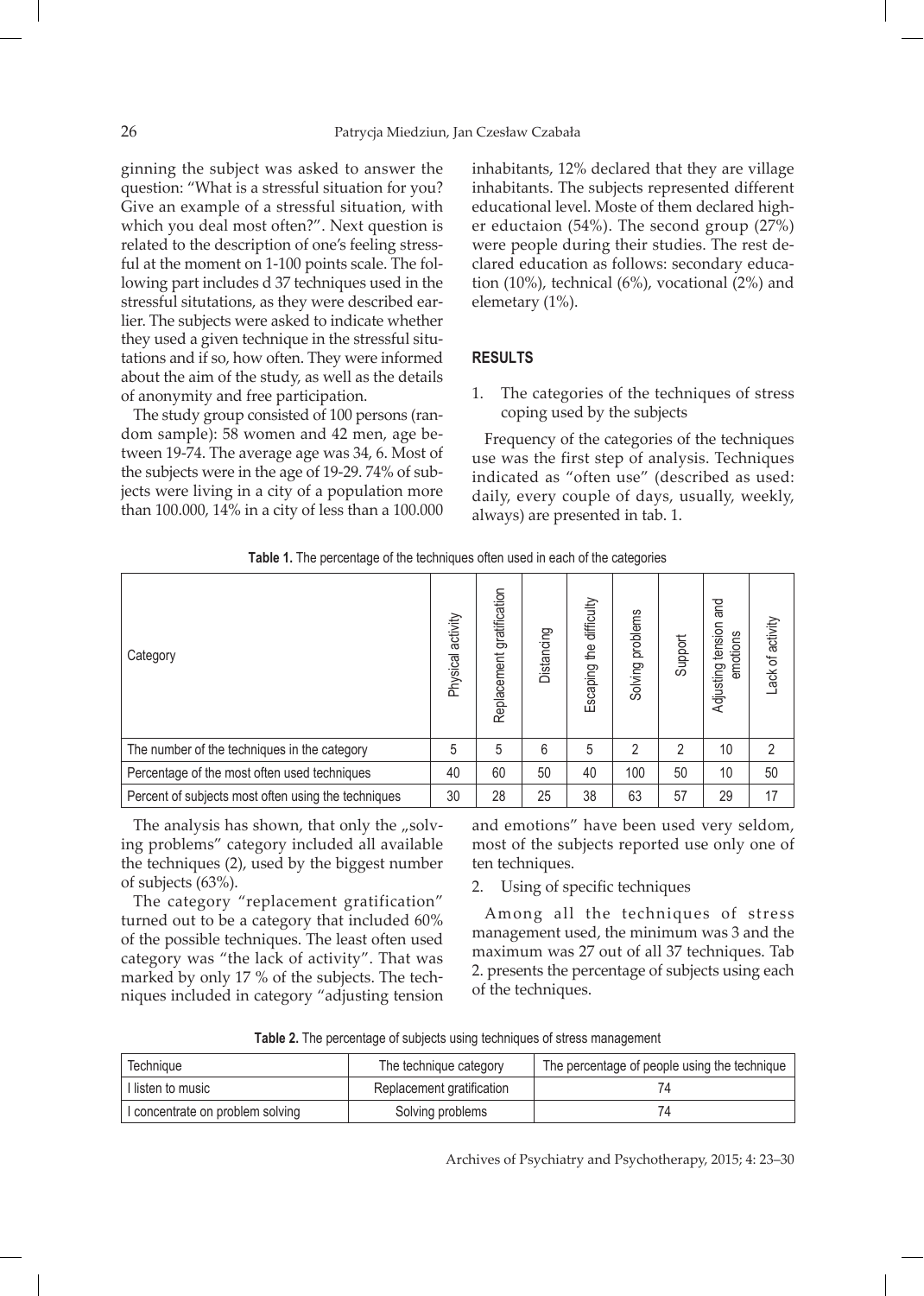| I analyze the future doings                | Solving problems               | 71             |
|--------------------------------------------|--------------------------------|----------------|
| I meet with friends                        | Replacement gratification      | 70             |
| I rationally solve the situation           | Distancing                     | 70             |
| I rest                                     | Escaping the difficulty        | 65             |
| I seek suport of others                    | Support                        | 65             |
| I sleep                                    | Distancing                     | 61             |
| I avoid stress factors                     | Distancing                     | 60             |
| I read books                               | Replacement gratification      | 59             |
| I joke from the situation                  | Distancing                     | 58             |
| I walk                                     | Physical activity              | 57             |
| I handle my hobby                          | Replacement gratification      | 56             |
| I relax                                    | Adjusting tension and emotions | 55             |
| I focus on the good sides of the situation | Adjusting tension and emotions | 55             |
| I try to forget the situation              | Distancing                     | 42             |
| I seek pleasure in food                    | Distancing                     | 42             |
| I abuse substances                         | Escaping the difficulty        | 41             |
| I escape in dreams                         | Distancing                     | 32             |
| I train individually                       | Physical activity              | 31             |
| I passively wait for the situation         | Lack of activity               | 26             |
| I deal with artistic work                  | Distancing                     | 24             |
| I deal with tourism                        | Physical activity              | 22             |
| I deal with physical work                  | Physical activity              | 22             |
| I use autosuggestion                       | Adjusting tension and emotions | 22             |
| I resign from activities                   | Lack of activity               | 21             |
| I train in a group                         | Physical activity              | 17             |
| I focus on religious practices             | Escaping the difficulty        | 15             |
| I focus on visualizing                     | Adjusting tension and emotion  | 14             |
| I used breathing techniques                | Adjusting tension and emotion  | 13             |
| I focus on sensual experiences             | Adjusting tension and emotion  | 13             |
| I engage in risky activities               | Escaping the difficulty        | 10             |
| I contact specialists                      | Support                        | 10             |
| I meditate                                 | Adjusting tension and emotion  | $\overline{7}$ |
| I use muscle strengthening techniques      | Adjusting tension and emotion  | 3              |
| I use Schultz autogenic training           | Regulating tension and emotion | 3              |
| I use Jacobson progressive training        | Regulating tension and emotion | 1              |

The analysis has shown that the most often used techniques are: listening to music (74% of subjects), concentrating on problem solving (74%) as well as analyzing and planning future activities (71%). Techniques that were hardly ever used include: Jacobson progressive training (1%), Schultz autogenic training (3%), muscle strengthening techniques (3%) and meditation (7%).

An additional estimate was made on how many checked techniques fitted into a given category. The percentage of the answers that fitted (no matter how frequent they have been used) were estimated in relation to all the possible checked techniques in each category (taking into account the uneven number of techniques in each category). The analysis showed that the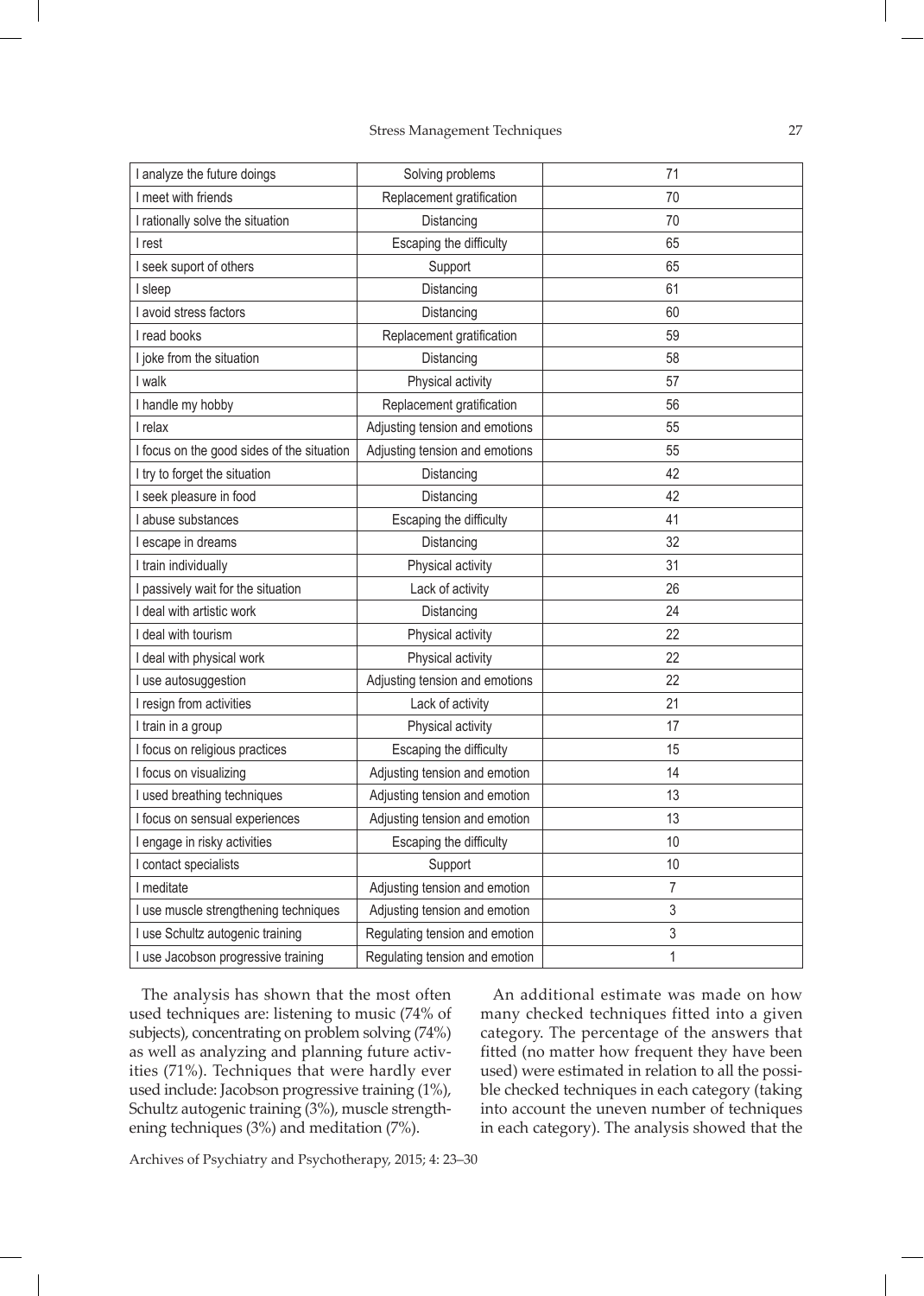

**Figure 1.** The percentage of techniques fitted into a categories.

most often used techniques came from the category of "solving problems" (72,5 %), "replacement gratification" (57,8%) and "distancing" (53,8%). The least used techniques included "adjusting tension and emotions" (18,6%) and "lack of activity" (23,5%).

3. Techniques of handling stress and subjective feeling of being stressed.

The subjects described their subjective stress level, on a scale level of 0 to 100. Among all the respondents the lowest marked value was 10 and the highest 95. The average level was 47,65 (*SD* = 19,25; skewness = 0,21; kurtosis = – 0,67). The distribution of answers resembles normal curve.

In order to check the differences between differently stressed people within the techniques they prefer to use, the subjects were divided into two groups based on the stress level differences: low stressed group (results from 0-50) – 63 persons and high stressed group (results from 51 – 100) – 37 persons.

The results used in the analysis were averaged on the basis of people using techniques of each category. A *t –* Student test was used to measure the differences.

| between low and high stressed groups. |          |           |                  |      |                      |  |
|---------------------------------------|----------|-----------|------------------|------|----------------------|--|
|                                       | $0 - 50$ |           | 51-100           |      |                      |  |
|                                       | M        | <b>SD</b> | M                | SD   |                      |  |
| Physical activity                     | 1.63     | 0.53      | 1.70             | 0.55 | $-0.67$              |  |
| Replacement<br>gratification          | 2.30     | 0.82      | 2.88             | 0.71 | $-3.52**$            |  |
| marche de la final                    | 0.00     | 0.00      | $\sim$ $\lambda$ |      | $\sim$ $\sim$ $\sim$ |  |

**Table 3.** Differences is using various techniques categories

|                                   | .    | ◡◡   | .    | ◡◡   |           |
|-----------------------------------|------|------|------|------|-----------|
| Physical activity                 | 1.63 | 0.53 | 1.70 | 0.55 | $-0.67$   |
| Replacement<br>gratification      | 2.30 | 0.82 | 2.88 | 0.71 | $-3.52**$ |
| Distancing                        | 2.30 | 0.66 | 2.44 | 0.73 | $-0.95$   |
| Escaping the<br>difficulty        | 1.82 | 0.56 | 1.97 | 0.54 | $-1.25$   |
| Solving problems                  | 2.94 | 1.21 | 3.00 | 1.27 | $-0.22$   |
| Support                           | 1.82 | 0.74 | 2.08 | 0.92 | $-1.52$   |
| Adjusting tension<br>and emotions | 1.44 | 0.38 | 1.43 | 0.44 | 0.16      |
| Lack of activity                  | 1.27 | 0.57 | 1.76 | 0.95 | $-2.84**$ |
|                                   |      |      |      |      |           |

\*\* Significant differences (p < 0,01).

Statistically significant differences have been found only in the scales of "Replacement gratification"  $(t = -3.52, p < 0.01)$  and "Lack of activity"  $(t = -2.84, p < 0.01)$ . People with higher stress levels (51-100) use techniques of these categories significantly more often than less stressed ones (0–50).

# **DISCUSSION**

The results showed that people experiencing the stressful situations use different to cope with the experienced stress. Most often used techniques are: solving problems (72.5%), replacement gratification (57.8%) and distancing (53.8%). It would mean that people are trying at the same time different ways how to cope with stress experiences [2]. It can also mean that the techniques people are using are different in the different stressful situations. We have not asked how useful have been the applied techniques for the coping with the stressful situation. The frequency of used techniques could suggest that successful can be the techniques which are dealing directly with the difficult situation (solving problems techniques) but also to try to step away from the problem or to look for the social support of friends, to look for the gratification doing something what is pleasant, involving, tension reducing. May be the solving problems techniques are easy to apply when person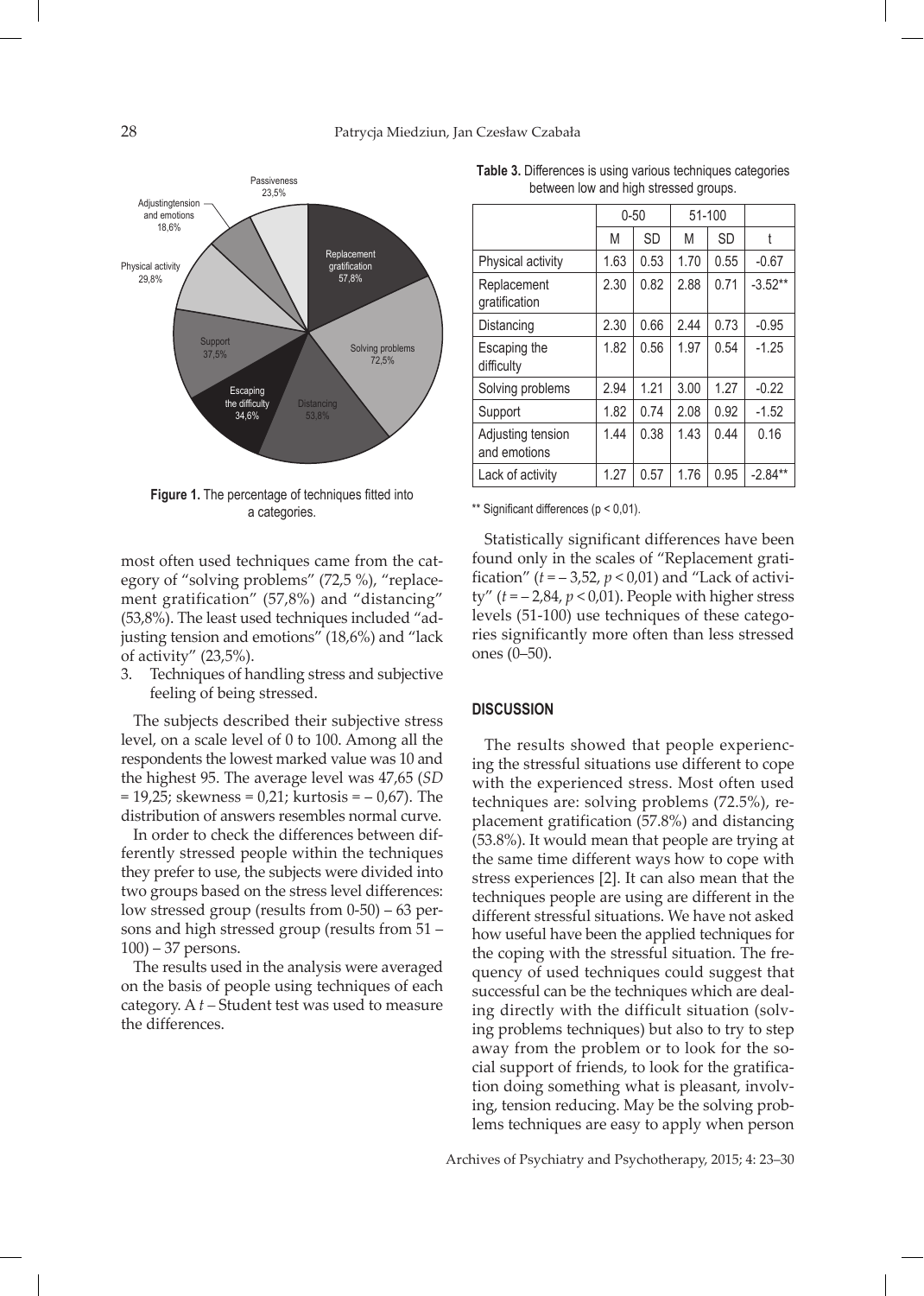experiencing stress is getting some distance to the situation, diminishes tension and emotions by the vicarious gratification.

It works probably for those who feel less stressed. Comparisons between less and higher stressed indicated that those more stressed significantly more often use techniques of various gratification category and lack of activity. It can suggest the relationship between level of feeling stressful and kind of techniques applied to the stress coping efforts. A similar number of people used the following techniques: analyzing and planning future tasks, meeting with friends, rationally explaining the situation (71%). It can mean that in stressful situation people tend to distance themselves from the situation (and maybe relax emotionally) and then search for a solution by concentration on problem solving and planning activities, seeking simultaneous contact with friends as a mean of gaining support. Such interpretation suggests the need of a different categorization of the above mentioned techniques.

People who are more stressed (scale of 51 and above) statistically use more often techniques from replacement gratification and lack of activity. Lack of activity seems to be one of the indicators of less effective way of how to cope with stress. Lack of activity can also mean that someone do not have access to differentiated techniques because of lack of friends, hobbies, abilities to be creative, ability to joke, even escape from the difficult reality for some time.

#### **CONCLUSIONS**

Most of the people can manage with the difficult situations by using various techniques, dependent on their level of feeling stressful, level of access to the different techniques.

Techniques, as used in this research, can be useful for better understanding of the ways of coping with stress and it would be interesting how they are related to the existing stress coping strategies [5]

The results may suggest the importance of health promotion the in modern society, especially in terms of stress handling. The knowledge and skills how to deal with the difficult, stressful situations should be widely promoted, so each person can choose techniques best for oneself, thus allowing a better handle of a stressful situation.

## **REFERENCES**

- 1. Lazarus RS, Folkman S. Stress, appraisal, and coping. New York: Springer; 1984.
- 2. Heszen I. Psychologia stresu (Psychology of stress). Warszawa: Wydawnictwo Naukowe PWN; 2013.
- 3. Lazarus RS. Coping theory and research: Past, present and future. Psychosomatic Medicine. 1993; 55: 234-247.
- 4. Strelau J. Psychologia różnic indywidualnych (Psychology of individual differences). Warszawa: Wydawnictwo Naukowe ,,Scholar''; 2002, 2006.
- 5. Folkman S, Lazarus RS. Manual for the Ways of Coping Questionnaire. Paolo Alto: Consulting Psychologist Press; 1988.
- 6. Holahan CJ, Moos RH, Schaefer J. Coping, stress resistance and growth: Conceptualizing adaptive functioning. In: Zeidner M, Endler NS, eds. Handbook of coping: Theory, research, applications. New York: Wiley; 1996. p. 24-43.
- 7. Carver CS, Scheier MF, Weintraub JK. Assessing coping strategies: A theoretically based approach. Journal of Personality and Social Psychology. 1989; 56: 267-283.
- 8. Sęk H. Potoczna wiedza o stresie a naukowe koncepcje stresu i radzenia sobie (Ordinary and scientific knowledge about stress and coping). In: Heszen-Niejodek I, ed. Teoretyczne i kliniczne problemy radzenia sobie ze stresem (Theoretical and clinical problems of stress coping). Poznań: Wydawnictwo Stowarzyszenia Psychologia i Architektura; 2002. p. 15-35.
- 9. Miedziun PA. Techniki i style radzenia sobie ze stresem (Stress coping techniques and styles). Nieopublikowana praca magisterska (Not published Master thesis) Warszawa, 2015.
- 10. Edwards S. Psyhical exercices and psychological well-being. South African Journal of Psychology. 2006; 36(2): 357-375.
- 11. Lawson LM, Williams P, Glennon C, Carithers K, Schnabel E, Andrejack A, Wright N Effect of Art Making on Cancer-Related Symptoms of Blood and Marrow Transplantation Recipiens. Oncology Nursing Forum. 2012; 39(4): 353-359.
- 12. Grzegołowska-Klarkowska H. Samoobrona przez samooszukwianie się (Self-defence by self-duping. In: Kofta M, Szustrowa T, editors. Złudzenia, które pozwalają żyć (Illusions which allow to live). Warszawa: PWN; 1991. p. 257-275
- 13. Łosiak W. Psychologia stresu Psychology of stress). Warszawa: Wydawnictwa Akademickie i Profesjonalne; 2008.
- 14. Bartczuk RP, Jarosz M. Funkcja religijności w procesie radzenia sobie ze stresem. Koncepcja Kennetha I. Pargmenta (Function of religiousness in the coping stress process. Ken-